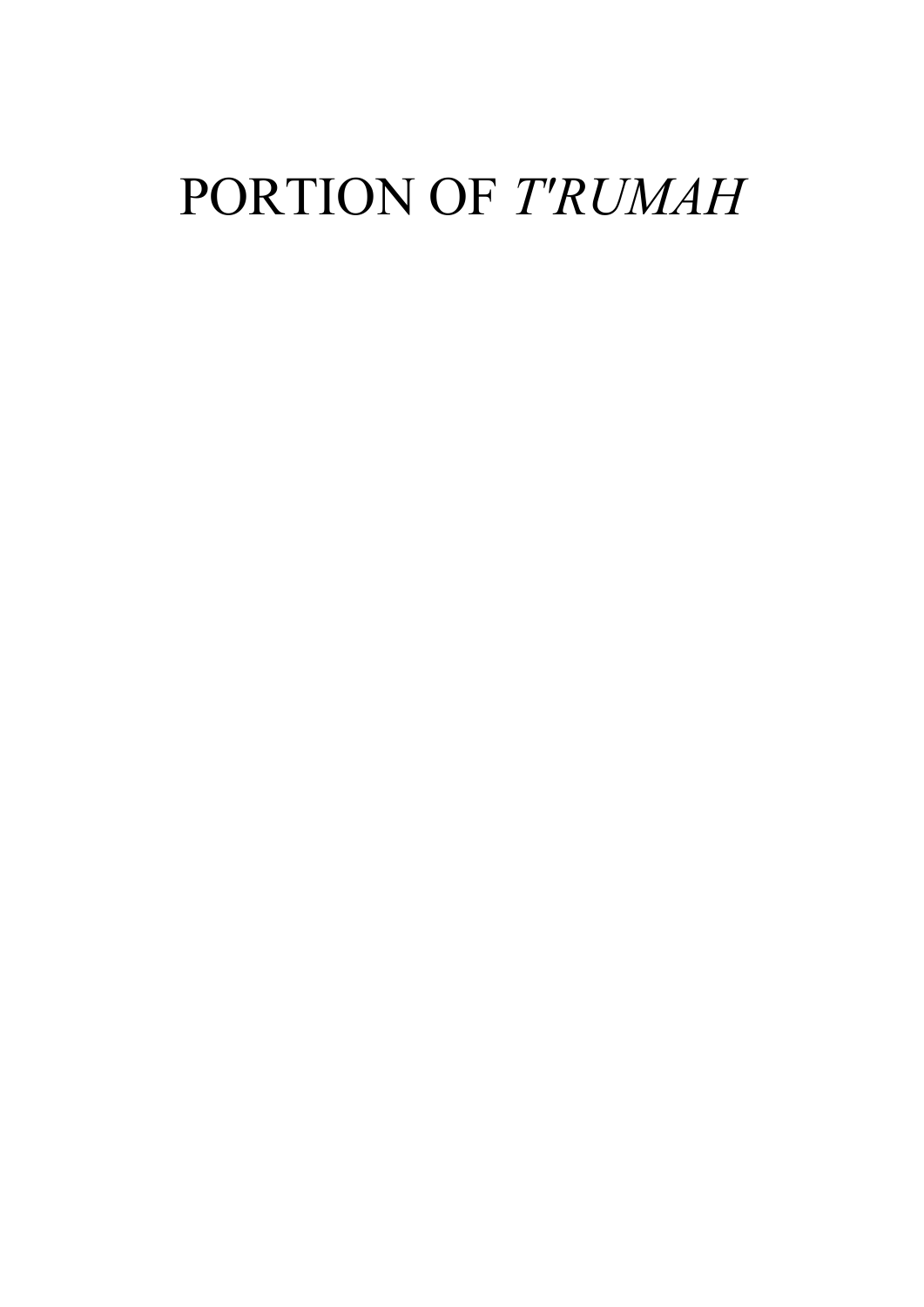## Making Something Special

"Let them take for Me a portion" (Sh'mos 25:2)

In Parashas T'rumah we read that G-d told Moshe to tell the children of Israel to give gifts to build the Holy Temple. This gift is called *T'rumah. T'rumah* means a gift, but it has two more meanings. T'rumah comes from the word "L'romem" 'to elevate.' T'rumah also comes from the word "L'havdil" 'to separate.' On a simple level it means that if I have ten dollars and I give five dollars for the Holy Temple... I separate this five dollars from the other five dollars. As simple as it is, when I am giving for a high purpose, it means I making it high.

Imagine I am very wealthy, and everyone knows all about my riches. I give money here, I pay that insurance there. While paying my bills, I send my donation for the Holy Temple. How does this type of giving sound to you? I might be giving two million dollars for the Holy Temple on a weekly basis, but with this kind of money you can't build a Holy Temple. You can build an apartment somewhere, but not a Holy Temple because when it comes to the Beis Hamikdash it has to be separate. You don't knock off a telephone bill, credit card and while you're at it, some money for the Holy Temple.

Let's go one step further. Separate does not only have to do when it comes to money for the Holy Temple. Everything you do for G-d has to be separate. If you do it in the same sentence as you are doing something else, forget it. Forget it, don't waste your time, don't waste G-d's time.

You see what it is, we are in G-d's hands, and also humanly speaking, G-d is in our hands. That which happens to me is in G-d's hands, but you know what is in my hands? To make G-d high or low… that is in my hands. I can make G-d so high or I can, G-d forbid, drag G-d down so low, so meaningless, so empty. I can make G-d so non-special in my life.

There are a lot of people who believe in G-d, but the G-d they believe in is not special. There are those who stay in the Hilton in Istanbul, sometimes in the Hilton in Tel-Aviv, and when they come home it's the same thing. Then there are some people that when they open the door to their house it is always so special.

So the Ishbitzer says (Mei Hashiloach 1, T'rumah, Veyikchu 2), everything I do for G-d has to be separate. It cannot be the same as something else. Everything I am doing for G-d has to be so high, so special. The most beautiful thing about it is that it's up to me, it's my choice.

Now I want you to open your hearts even wider. G-d cursed the snake that the snake should eat dust, so everybody is asking the question, what is so terrible about it? In the meantime, the snake is never hungry, the snake has no trouble being full. The snake has everything it needs. Let me ask you, friends, what does it mean that the snake is eating dust? It means that everything tastes like dust. You can place the most delicious food before the snake – it also tastes like dust. Sadly enough, we have met a lot of snake people in our lives. Everything is nothing, everything is dust.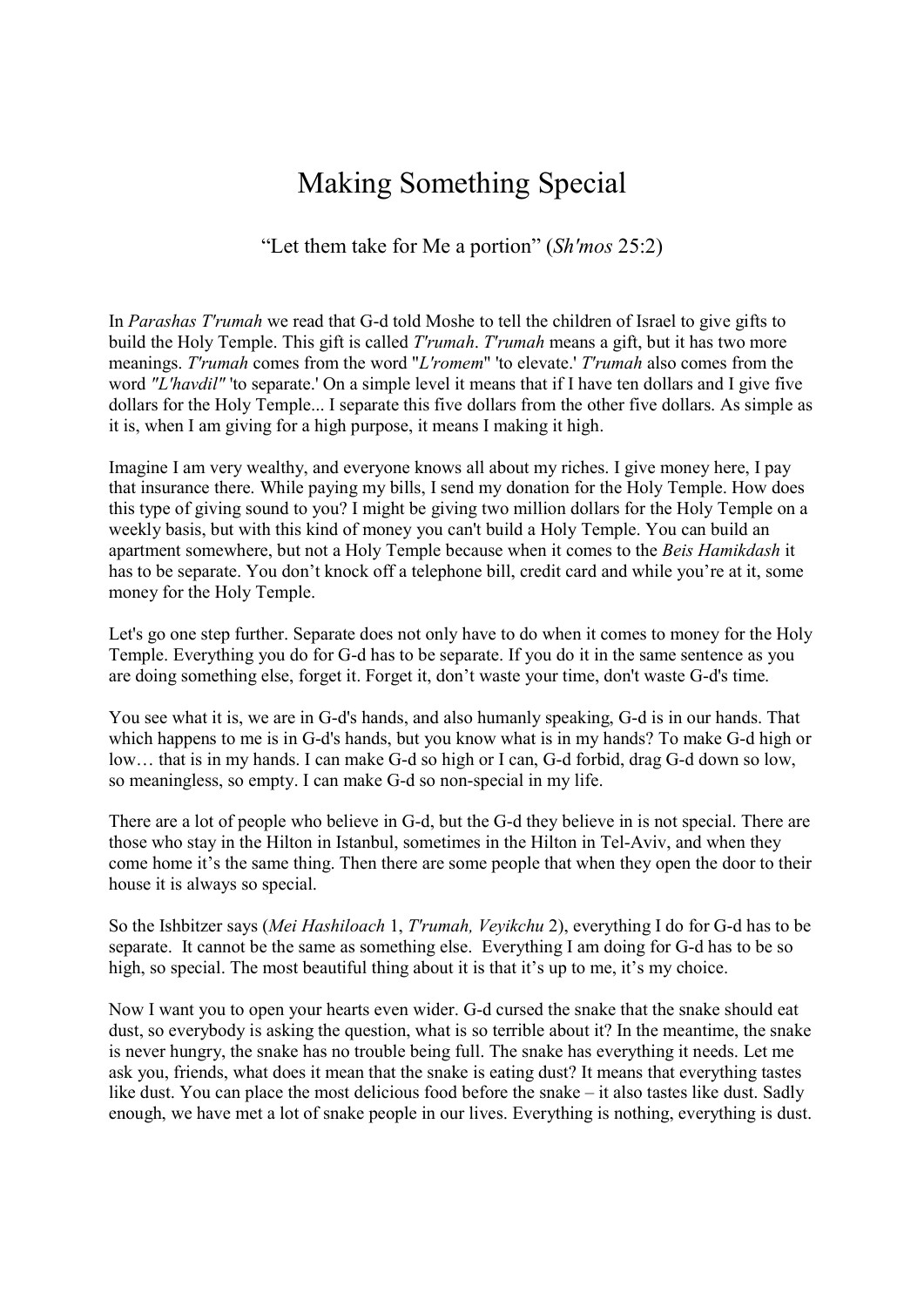Everything is a joke. These are the snake people, these are the Tree of Knowledge people. Then there are the Tree of Life people. These are the non-snake people who don't eat dust, they know the difference between dust and a Shabbosdika challah. Not only do they have special moments, they become special people. A special person is somebody who has something special in their life. If you have something special in your life, everything has the chance of becoming something special.

You see, friends, G-d wanted us to build the Holy Temple, but isn't the whole world G-d's Holy Temple? It is, but it begins by building a holy little tabernacle, and from there it expands all over the world. If have five minutes and I choose to use those five minutes to learn, I made those five minutes special. Do you know what happens after that? Whatever I do with the rest of the time becomes so holy as well, so special. The destruction of the Holy Temple means there is nothing special in life anymore, everything is the same. Going to the synagogue, going to the office, writing out a check... it's all the same. Playing baseball, playing with my children... sadly enough, it's all the same.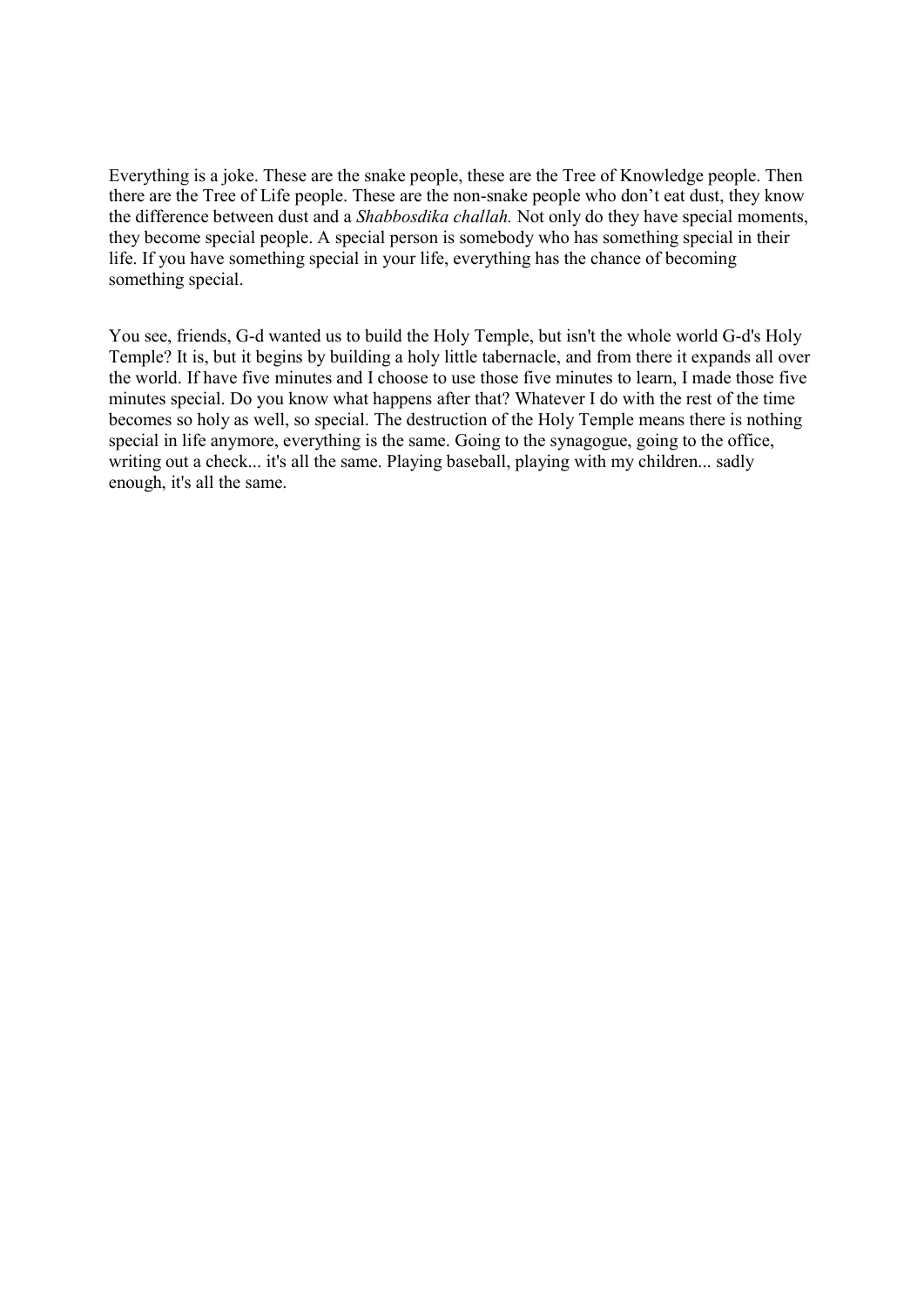## Making you aware of the little things

What's the difference between a holy light and an unholy light? Very simple. Imagine here I have psychedelic lights, biggest light in the world flashing like crazy. Then one person comes with a little flashlight. I say to him, "Are you crazy? I don't need it." Friends, if the great light is really holy, when someone comes with a little light, it adds so much, because the great light makes you aware of the little things. What is the difference between holy money and unholy money? Imagine if one millionaire gives two million dollars, and then Moishele the thief gives one quarter, I'll say "You're crazy, we already have two million dollars," because it's not holy. But if it's holy, you say, "Unbelievable! Your quarter is the most precious thing we ever got."

When King Solomon built the Holy Temple, he sent out messengers to collect money and jewelry for the Holy Temple. The messengers came back with gold and silver. But then King Solomon asked, "Where are the pennies of the poor?" So the messengers said, "When the poor people saw we are collecting gold and silver, they were ashamed to give their pennies." So king Solomon says, "Let's make another collection, a collection only of pennies, only pennies." Everybody knows, three walls of the holy temple were built with the gold and the jewelry, but one wall was built with pennies. The Western Wall, the wall which cannot be destroyed was built with pennies.

On Rosh Hashanah it says "U-b'shofar gadol yitaka" 'When the great trumpet will be blown' "v'kol d'mama daka yishama" 'you will hear the voice of the most inside,' which can't even be recorded (Mussaf High Holiday Prayers). Listen to how deep this is. I would day it's the other way around. When the great trumpet is blowing, there is so much noise, you can't hear anything. The real holy trumpet is when you hear the sound of the great trumpet, suddenly you become aware of the sounds of the deepest voice inside of you.

You see, friends, if your heart is really holy, I'm sure you can receive the little pennies, the little voices that make us most aware of what is truly important in life.